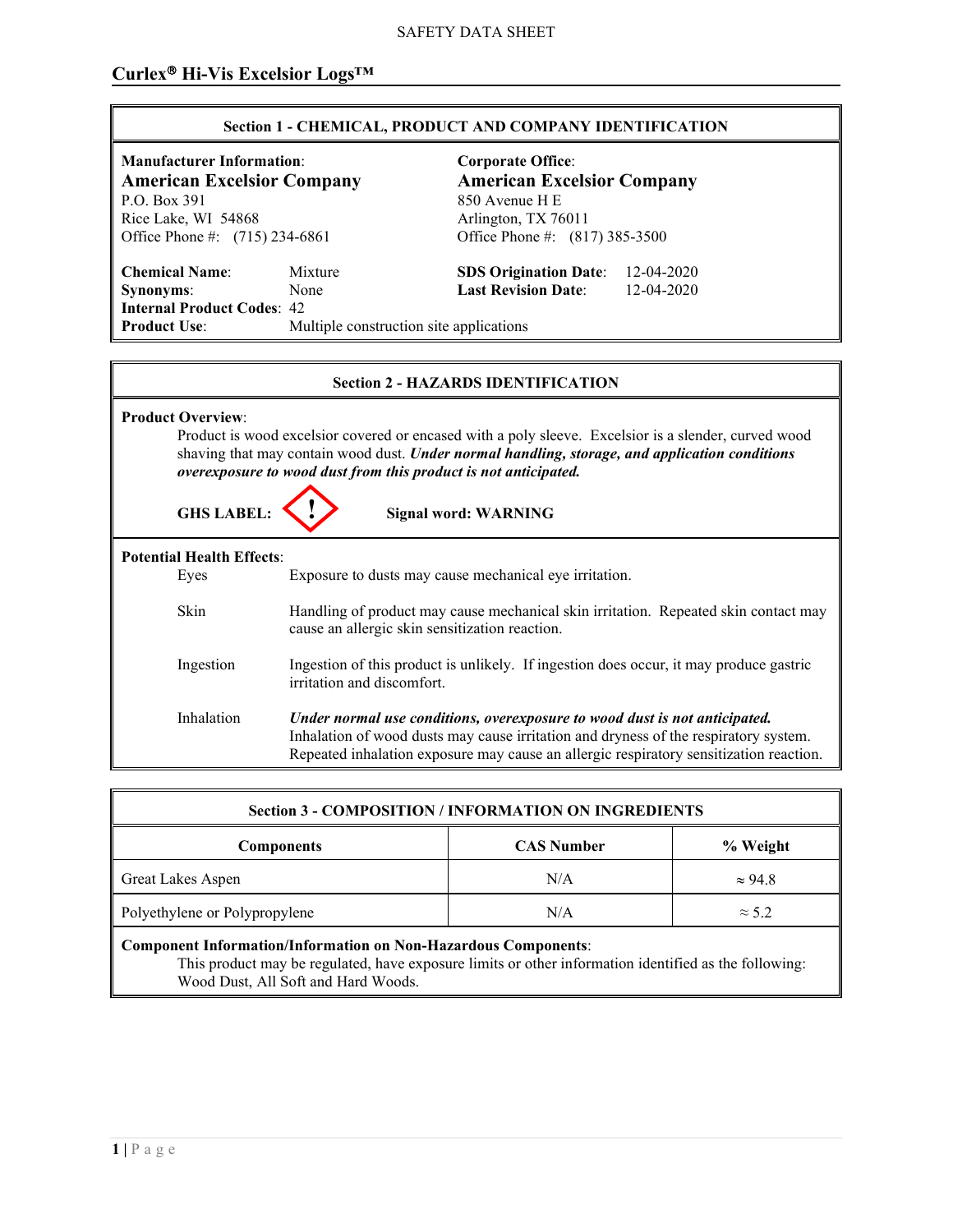| <b>Section 4 - FIRST AID MEASURES</b> |                                                                                                                                  |  |
|---------------------------------------|----------------------------------------------------------------------------------------------------------------------------------|--|
| <b>Eyes:</b>                          | In case of contact, flush eyes with water for 15 minutes. Obtain medical attention if<br>irritation persists.                    |  |
| Skin:                                 | In case of contact, wash thoroughly with soap and large amounts of water. If irritation<br>develops, get medical attention.      |  |
| Ingestion:                            | Due to the physical nature of this material, ingestion is unlikely to occur. If ingestion<br>does occur, seek medical attention. |  |
| Inhalation:                           | If respiratory irritation or other symptoms develop, seek medical attention.                                                     |  |
| <b>Notes to Physician:</b>            | None.                                                                                                                            |  |

| <b>Section 5 - FIRE FIGHTING MEASURES</b>                                                                                                         |                   |  |
|---------------------------------------------------------------------------------------------------------------------------------------------------|-------------------|--|
| <b>Flash Point:</b>                                                                                                                               | N/A               |  |
| <b>Method Used:</b>                                                                                                                               | N/A               |  |
| <b>Upper Flammable Limit (UFL):</b>                                                                                                               | N/A               |  |
| Lower Flammable Limit (LFL):                                                                                                                      | N/A               |  |
| <b>Auto Ignition:</b>                                                                                                                             | N/A               |  |
| <b>Flammability Classification:</b>                                                                                                               | N/A               |  |
| <b>Rate of Burning:</b>                                                                                                                           | Moderate to rapid |  |
| <b>General Fire Hazards:</b><br>Product will ignite upon exposure to ignition source.                                                             |                   |  |
| <b>Hazardous Combustion Products:</b><br>Carbon monoxide, carbon dioxide, aldehydes, and various hydrocarbon fragments.                           |                   |  |
| <b>Extinguishing Media:</b><br>Water, dry chemical, or sand.                                                                                      |                   |  |
| <b>Fire Fighting Equipment/Instructions:</b><br>Fire fighters should wear full-face, self contained breathing apparatus and impervious protective |                   |  |

clothing. Fire fighters should avoid inhaling any combustion products.

| <b>Section 6 - ACCIDENTAL RELEASE MEASURES</b> |                                                                |
|------------------------------------------------|----------------------------------------------------------------|
|                                                | <b>Containment Procedures:</b> Contain by any means necessary. |
| <b>Clean-Up Procedures:</b>                    | Vacuum or sweep up material as necessary.                      |
| <b>Evacuation Procedures:</b>                  | Keep unnecessary people out of area.                           |
| <b>Special Instructions:</b>                   | Remove sources of ignition during cleanup.                     |

| <b>Section 7 - HANDLING AND STORAGE</b> |                                                                                                                       |
|-----------------------------------------|-----------------------------------------------------------------------------------------------------------------------|
| Procedures for Handling:                | Remove all sources of ignition when handling this product.                                                            |
|                                         | Recommended Storage Methods: Store in a cool, dry area away from moisture, excessive heat and sources of<br>ignition. |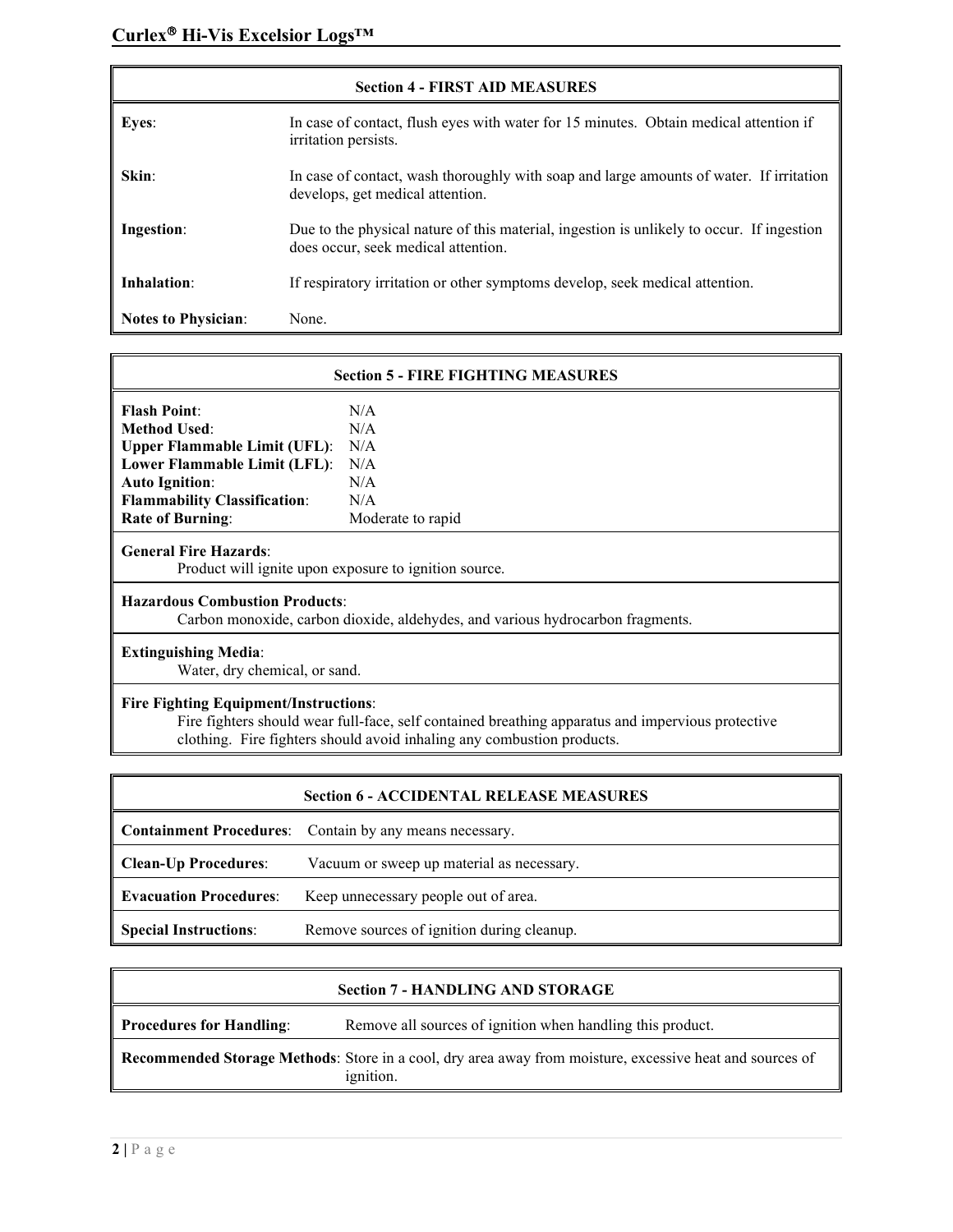#### **Section 8 - EXPOSURE CONTROLS / PERSONAL PROTECTION**

#### **Exposure Guidelines**:

A. General Product Information Keep formation of dust to a minimum. B. Component Exposure Limits<br>Wood Dust, All Soft and Hard Woods. OSHA PEL:  $5 \text{ mg/m}^3$ ; OSHA STEL: 10 mg/m<sup>3</sup> **Engineering Controls**: Use as necessary to avoid contact with ignition sources. **Personal Protective Equipment**: Eye/Face: Wear safety glasses, goggles, or other appropriate eye/face protection. Skin: Normal work clothing and gloves are recommended. Respiratory: When necessary, appropriate NIOSH/MSHA approved respiratory protection should be used.

General: None.

# **Section 9 - PHYSICAL & CHEMICAL PROPERTIES Appearance**: Wood fiber covered or encased with highly visible sleeve. **Odor**: Mild **Physical State:** Solid **pH:** N/A **Vapor Pressure**: N/A **Vapor Density**: N/A **Boiling Point:** N/A **Freezing Point:** N/A

| <b>Section 10 - CHEMICAL STABILITY &amp; REACTIVITY INFORMATION</b> |                                                                                   |
|---------------------------------------------------------------------|-----------------------------------------------------------------------------------|
| <b>Chemical Stability:</b>                                          | Stable.                                                                           |
| <b>Conditions to Avoid:</b>                                         | Avoid excessive heat and ignition sources.                                        |
| Incompatibility:                                                    | Avoid contact with oxidizing agents and drying oils.                              |
| <b>Hazardous Decomposition Products:</b>                            | Carbon monoxide, carbon dioxide, aldehydes, and various<br>hydrocarbon fragments. |
| Hazardous Polymerization:                                           | Hazardous polymerization will not occur.                                          |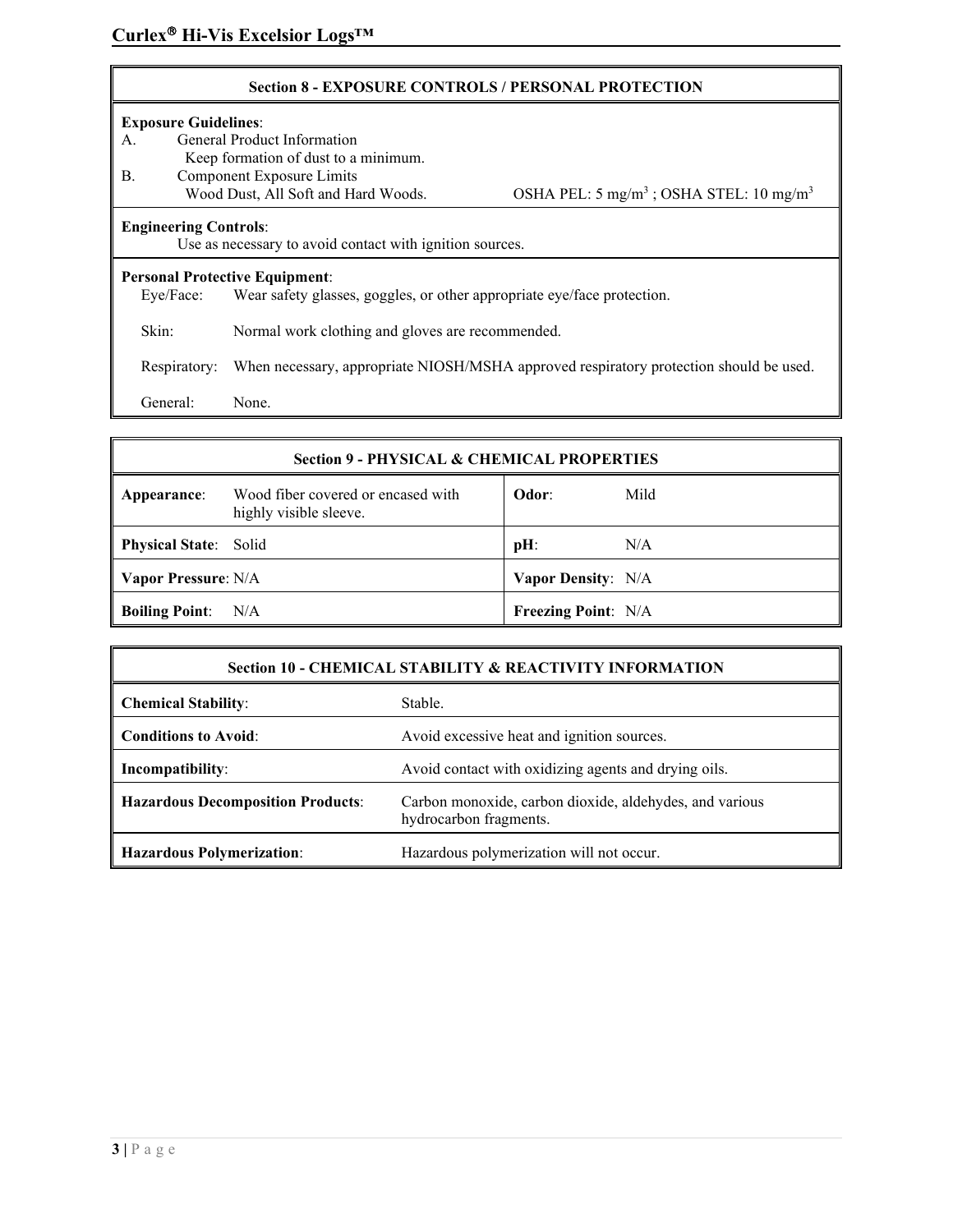| <b>Section 11 - TOXICOLOGICAL INFORMATION</b>                                                                                                                                                                                                                                                                                                                                               |                                                                                                                                                                                                                                                                                                                                                                                                                                                                                                                               |                                     |  |
|---------------------------------------------------------------------------------------------------------------------------------------------------------------------------------------------------------------------------------------------------------------------------------------------------------------------------------------------------------------------------------------------|-------------------------------------------------------------------------------------------------------------------------------------------------------------------------------------------------------------------------------------------------------------------------------------------------------------------------------------------------------------------------------------------------------------------------------------------------------------------------------------------------------------------------------|-------------------------------------|--|
| <b>Acute Toxicity/Target Organ Information:</b><br>General Product/Component Information<br>А.<br>Wood dusts are generally considered respiratory irritants and sensitizers. However, the ability of the<br>dusts to cause sensitization reactions varies greatly with the species of wood. Under normal use<br>conditions, overexposure to wood dust from this product is not anticipated. |                                                                                                                                                                                                                                                                                                                                                                                                                                                                                                                               |                                     |  |
|                                                                                                                                                                                                                                                                                                                                                                                             | Epidemiology:                                                                                                                                                                                                                                                                                                                                                                                                                                                                                                                 | No data available for this product. |  |
| А.<br><b>B.</b>                                                                                                                                                                                                                                                                                                                                                                             | Carcinogenicity:<br>General Product/Component Information<br>There is some evidence that exposure to certain wood dusts may be associated with an increased risk of<br>certain nasal cancers. However, that risk appears to vary greatly with the species of wood and the<br>duration and extent of exposure. Under normal use conditions, overexposure to wood dust from this<br>product is not anticipated.<br><b>Component Carcinogenicity Listings</b><br>Not listed by ACGIH, IARC, NIOSH, NTP, or OSHA as a carcinogen. |                                     |  |
| <b>Reproductive Toxicity:</b> No data available for this product.                                                                                                                                                                                                                                                                                                                           |                                                                                                                                                                                                                                                                                                                                                                                                                                                                                                                               |                                     |  |
|                                                                                                                                                                                                                                                                                                                                                                                             | <b>Neurotoxicity:</b>                                                                                                                                                                                                                                                                                                                                                                                                                                                                                                         | No data available for this product. |  |
|                                                                                                                                                                                                                                                                                                                                                                                             | Mutagenicity:                                                                                                                                                                                                                                                                                                                                                                                                                                                                                                                 | No data available for this product. |  |
| <b>Other Information:</b><br>No data available for this product.                                                                                                                                                                                                                                                                                                                            |                                                                                                                                                                                                                                                                                                                                                                                                                                                                                                                               |                                     |  |

## **Section 12 - ECOLOGICAL INFORMATION**

**Ecotoxicity**: No data available for this product.

**Environmental Fate**: ≈94.8% of product is composed of natural and biodegradable components.

# **Section 13 - DISPOSAL CONSIDERATIONS**

#### **US EPA Waste Number & Descriptions**:

- A. General Product Information
	- As shipped, not regulated as a hazardous waste.
- B. Component Waste Numbers
	- No EPA Waste Numbers are applicable for this product's components.

## **Disposal Instructions**:

Dispose of waste material in accordance with all applicable Federal, State, or provincial and local environmental regulations.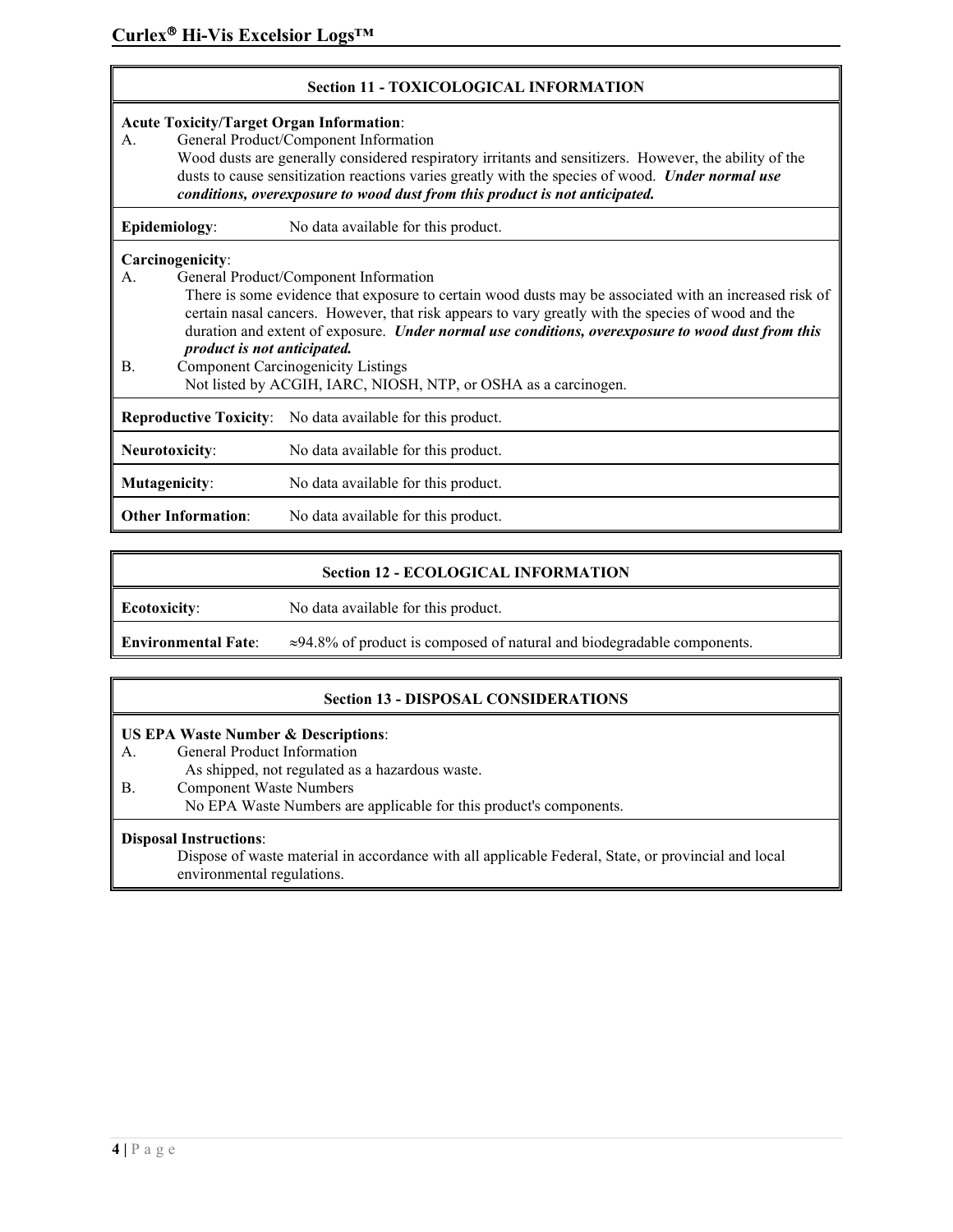| <b>Section 14 - TRANSPORTATION INFORMATION</b>   |                                       |  |
|--------------------------------------------------|---------------------------------------|--|
| <b>DOT</b> Information:                          |                                       |  |
| <b>Shipping Name:</b>                            | Not regulated as a hazardous material |  |
| Hazard Class:                                    | Not regulated                         |  |
| $UN/NA$ #:                                       | Not regulated                         |  |
| Packing Group:                                   | Not regulated                         |  |
| Label(s) Required:                               | None                                  |  |
| <b>Additional Shipping Information:</b>          | None                                  |  |
| <b>International Transportation Regulations:</b> | Not regulated as dangerous goods      |  |

| <b>Section 15 - REGULATORY INFORMATION</b>                                                   |                                                                                                                                                                                                                                                                                                                                |  |
|----------------------------------------------------------------------------------------------|--------------------------------------------------------------------------------------------------------------------------------------------------------------------------------------------------------------------------------------------------------------------------------------------------------------------------------|--|
| <b>US Federal Regulations:</b><br>A. General Product Information<br>B. Component Information | N/A<br>None of this product's components are listed under SARA Section 302 (40)<br>CFR 355 Appendix A), SARA Section 313 (40 CFR 372.65), or CERCLA<br>(40 CFR 302.4).                                                                                                                                                         |  |
| <b>State Regulations:</b><br>A. General Product Information                                  | <b>I</b> WARNING: Drilling, sawing, sanding or machining wood<br>products can expose you to wood dust, a substance known to the State of<br>California to cause cancer. Avoid inhaling wood dust or use a dust<br>mask or other safeguards for personal protection. For more information<br>go to www.P65Warnings.ca.gov/wood. |  |
| <b>Other Regulations:</b><br>A. General Product Information<br>B. Component Information      | N/A<br>None of the components are listed on the Canadian Controlled Product<br>Ingredient Disclosure List.                                                                                                                                                                                                                     |  |